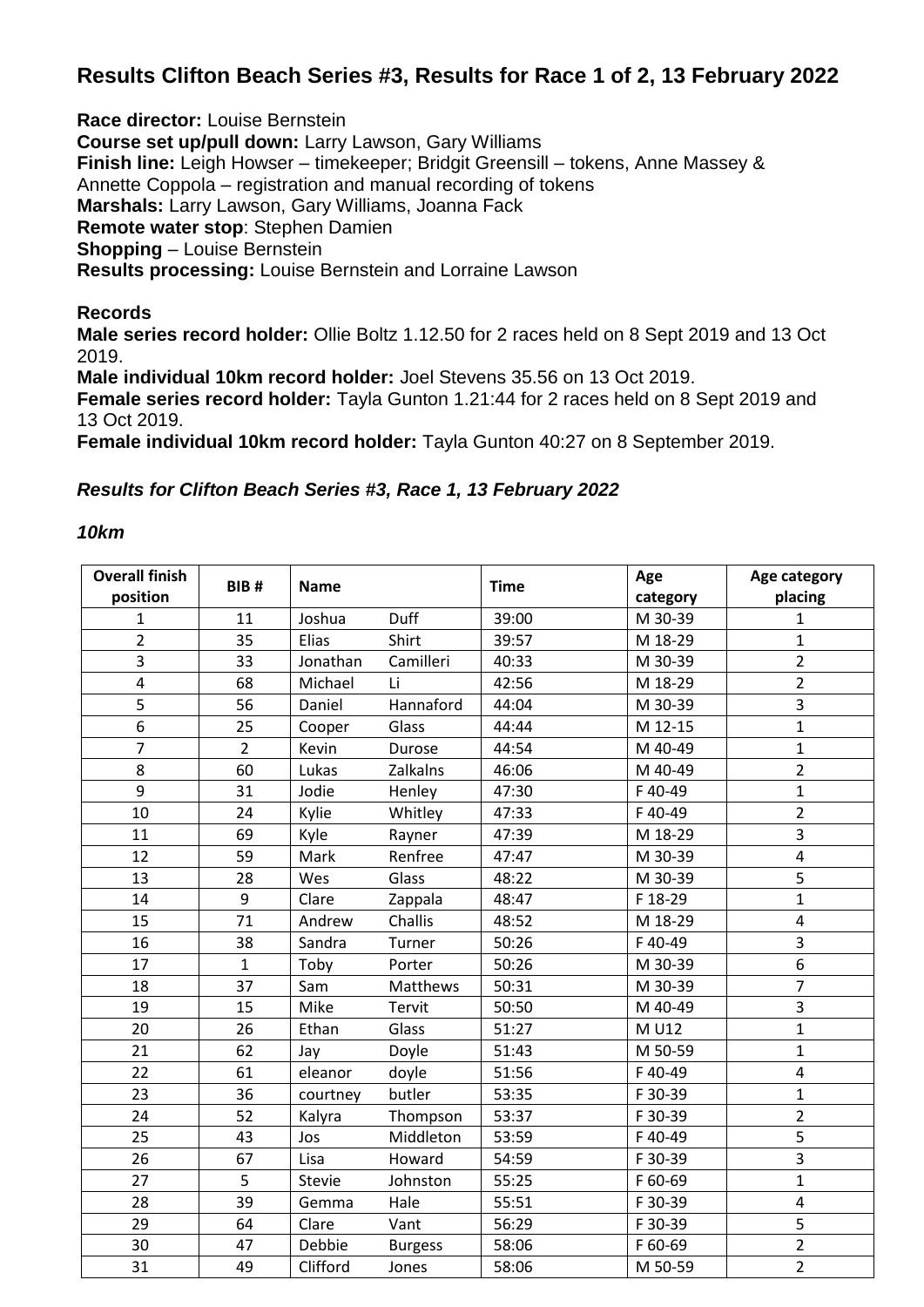| 32           | 14             | Cora        | Kracke          | 58:10     | F 50-59 | 1                       |
|--------------|----------------|-------------|-----------------|-----------|---------|-------------------------|
| 33           | 48             | Clare       | Hopper          | 58:12     | F 50-59 | $\overline{2}$          |
| 34           | 63             | Louise      | Forbes          | 58:24     | F 60-69 | 3                       |
| 35           | 65             | Sheryl      | Webby           | 58:30     | F 60-69 | 4                       |
| 36           | 10             | Liz         | O'Connor        | 58:31     | F 50-59 | 3                       |
| 37           | 57             | Darcy       | Hogan           | 58:33     | F 18-29 | $\overline{2}$          |
| 38           | 29             | Liz         | Mair            | 59:02     | F 30-39 | 6                       |
| 39           | 16             | Diane       | Batty           | 01:00:04  | F 60-69 | 5                       |
| 40           | 27             | <b>Tess</b> | Glass           | 01:00:16  | F 30-39 | $\overline{7}$          |
| 41           | 66             | Catherine   | Coller          | 01:00:29  | F 50-59 | $\overline{\mathbf{4}}$ |
| 42           | 20             | Todd        | Stein           | 01:01:18  | M 50-59 | 3                       |
| 43           | 4              | Amanda      | Hales           | 01:01:19  | F 50-59 | 5                       |
| 44           | 55             | Timothy     | Dwyer           | 01:01:46  | M 60-69 | 5                       |
| 45           | 40             | Irene       | Williams        | 01:01:49  | F 50-59 | 6                       |
| 46           | 13             | Anne        | <b>Bartlett</b> | 01:02:09  | F 50-59 | $\overline{7}$          |
| 47           | 54             | Faith       | Atkins          | 01:02:50  | F 50-59 | 8                       |
| 48           | 70             | Josie       | O'Shea          | 01:03:59  | F 50-59 | $\boldsymbol{9}$        |
| 49           | 34             | Joanne      | Brennan         | 01:04:30  | F 30-39 | 8                       |
| 50           | 32             | Nikki       | Kidd            | 01:05:18  | F 30-39 | 9                       |
| 51           | 21             | Kim         | Kerr            | 01:06:47  | F 30-39 | 10                      |
| 52           | 19             | Samuel      | Stein           | 01:06:54  | M 18-29 | 5                       |
| 53           | 6              | Darrelle    | Taylor          | 01:08:41  | F 50-59 | 10                      |
| 54           | 51             | veerendra   | <b>SINHA</b>    | 01:08:56  | M 50-59 | 4                       |
| 55           | 8              | Lorraine    | Lawson          | 01:09:45  | F 50-59 | 11                      |
| 56           | 23             | Andrea      | Weston          | 01:11:11  | F40-49  | $\boldsymbol{6}$        |
| 57           | 17             | Alicia      | Lyons           | 01:11:38  | F 30-39 | 11                      |
| 58           | 12             | Gina        | Finocchiaro     | 01:14:18  | F 50-59 | 12                      |
| 59           | 46             | Lorraine    | Armstrong       | 01:16:33  | F 50-59 | 13                      |
| 60           | 53             | Rhonda      | Zeylmans        | 01:17:00  | F 50-59 | 14                      |
| 61           | 41             | Paramjit    | Higgins         | 01:17:07  | F 60-69 | $6\phantom{1}$          |
| 62           | 50             | Nadia       | Mead            | 01:17:58  | F 50-59 | 15                      |
| 63           | $\overline{7}$ | Leith       | Wallace         | 01:21:23  | F 60-69 | $\overline{7}$          |
| 64           | 58             | Lina        | Kewas           | 01:21:28  | F40-49  | $\overline{7}$          |
| 65           | 42             | Jodi        | Bjorksten       | 01:25:53  | F 50-59 | 16                      |
| Virtual 10km |                | Morag       | Goodinson       | Completed | n/a     |                         |
| Virtual 10km |                | Janine      | Woodside        | Completed | n/a     |                         |
| <b>DNF</b>   | 3              | Judy        | O'Donahoo       |           |         |                         |
| <b>DNS</b>   | 30             | Natalie     | park            |           |         |                         |
| <b>DNS</b>   | 22             | Sandra      | Van rooyen      |           |         |                         |
| <b>DNS</b>   | 18             | Tobi        | Schnell         |           |         |                         |
| <b>DNS</b>   | 44             | Andy        | Leonard         |           |         |                         |
| <b>DNS</b>   | 45             | Steven      | Deakin          |           |         |                         |